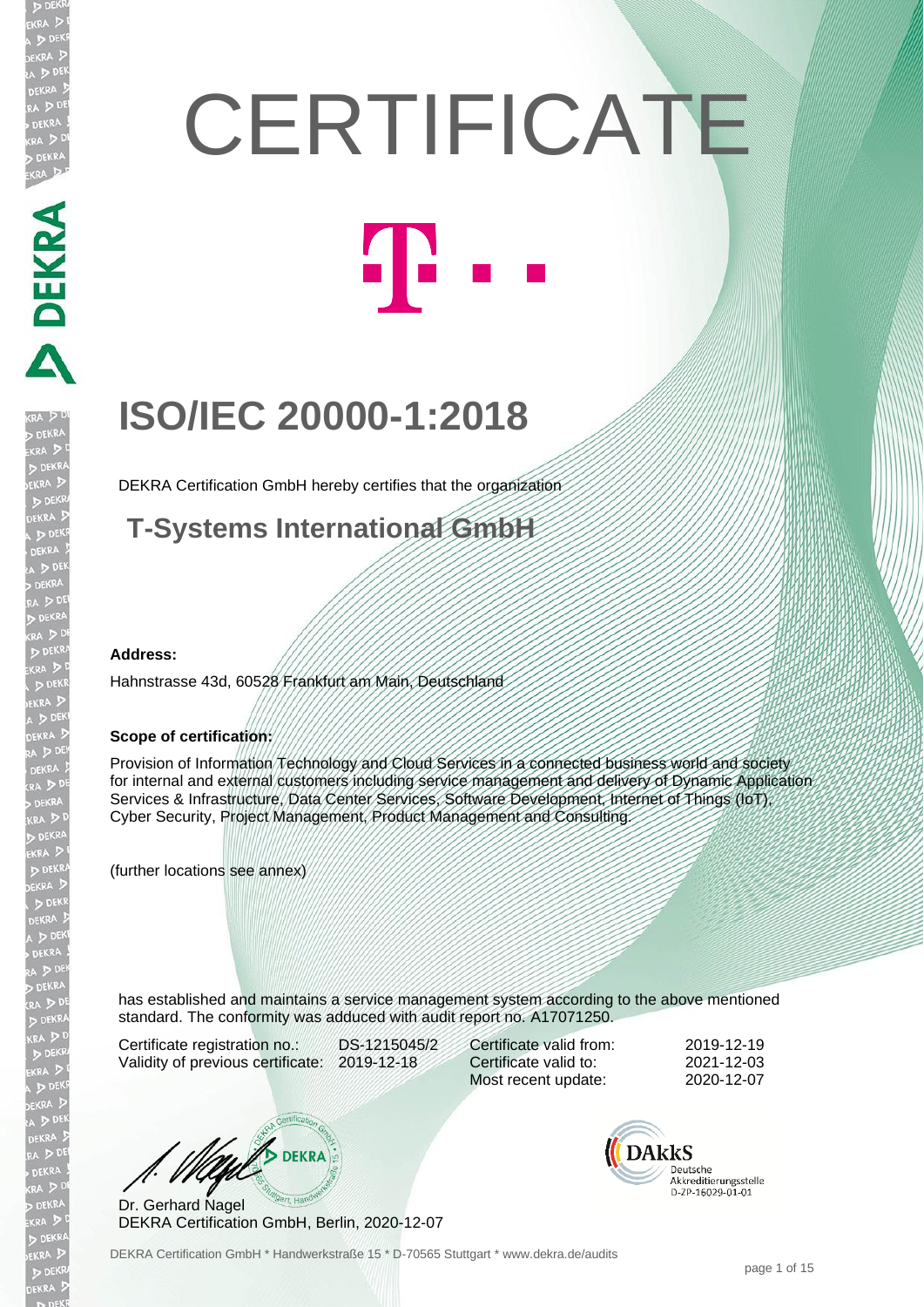valid from 2019-12-19 to 2021-12-03

| ĺ<br>r.<br>j             |
|--------------------------|
|                          |
|                          |
| ļ                        |
|                          |
|                          |
| $\frac{1}{2}$            |
| $\frac{1}{2}$            |
|                          |
| EKR<br>DI<br>DEKR<br>DEK |
|                          |
|                          |
|                          |
|                          |
|                          |
|                          |
| $\ddot{\phantom{a}}$     |
|                          |
|                          |
| الا<br>ول                |
|                          |
| 3                        |
|                          |
|                          |
|                          |
|                          |
|                          |
|                          |
|                          |
| į                        |
| $\frac{1}{2}$            |
|                          |
|                          |
|                          |
|                          |
|                          |
|                          |
|                          |
|                          |
|                          |
| ĵ                        |
|                          |
|                          |
|                          |
| ļ                        |
|                          |
|                          |
|                          |
|                          |
|                          |
|                          |
|                          |
|                          |

|     | Headquarter                  |                                                                          | <b>Scope of</b><br>certification |
|-----|------------------------------|--------------------------------------------------------------------------|----------------------------------|
|     | T-Systems International GmbH | Hahnstrasse 43d<br>60528 Frankfurt/Main<br>Germany                       | See page 1                       |
|     |                              | at the following locations / at the companies at the following locations | <b>Scope of</b><br>certification |
| 1.  | T-Systems International GmbH | Eschborner Landstrasse 100<br>60489 Frankfurt/Main<br>Germany            | See page 1                       |
| 2.  | T-Systems International GmbH | Kruppstrasse 121<br>60388 Frankfurt/Main<br>Germany                      | See page 1                       |
| 3.  | T-Systems International GmbH | Lübecker Strasse 2<br>39124 Magdeburg<br>Germany                         | See page 1                       |
| 4.  | T-Systems International GmbH | Am Schiens 10-11<br>39221 Bördeland/Biere<br>Germany                     | See page 1                       |
| 5.  | T-Systems International GmbH | Dachauer Strasse 665<br>80995 München<br>Germany                         | See page 1                       |
| 6.  | T-Systems International GmbH | Elisabeth-Selbert-Strasse<br>80939 München<br>Germany                    | See page 1                       |
| 7.  | T-Systems International GmbH | Am Gut Wolf 3/9a<br>52070 Aachen<br>Germany                              | See page 1                       |
| 8.  | T-Systems International GmbH | Holzhauser Strasse 4-8<br>13509 Berlin<br>Germany                        | See page 1                       |
| 9.  | T-Systems International GmbH | Rahel-Hirsch-Strasse10<br>10557 Berlin<br>Germany                        | See page 1                       |
| 10. | T-Systems International GmbH | Friedrich-Ebert-Allee 140<br>53113 Bonn<br>Germany                       | See page 1                       |
| 11. | T-Systems International GmbH | Landgrabenweg 151<br>53227 Bonn<br>Germany                               | See page 1                       |
| 12. | T-Systems International GmbH | Heinrich Hertz Strasse 1<br>64295 Darmstadt<br>Germany                   | See page 1                       |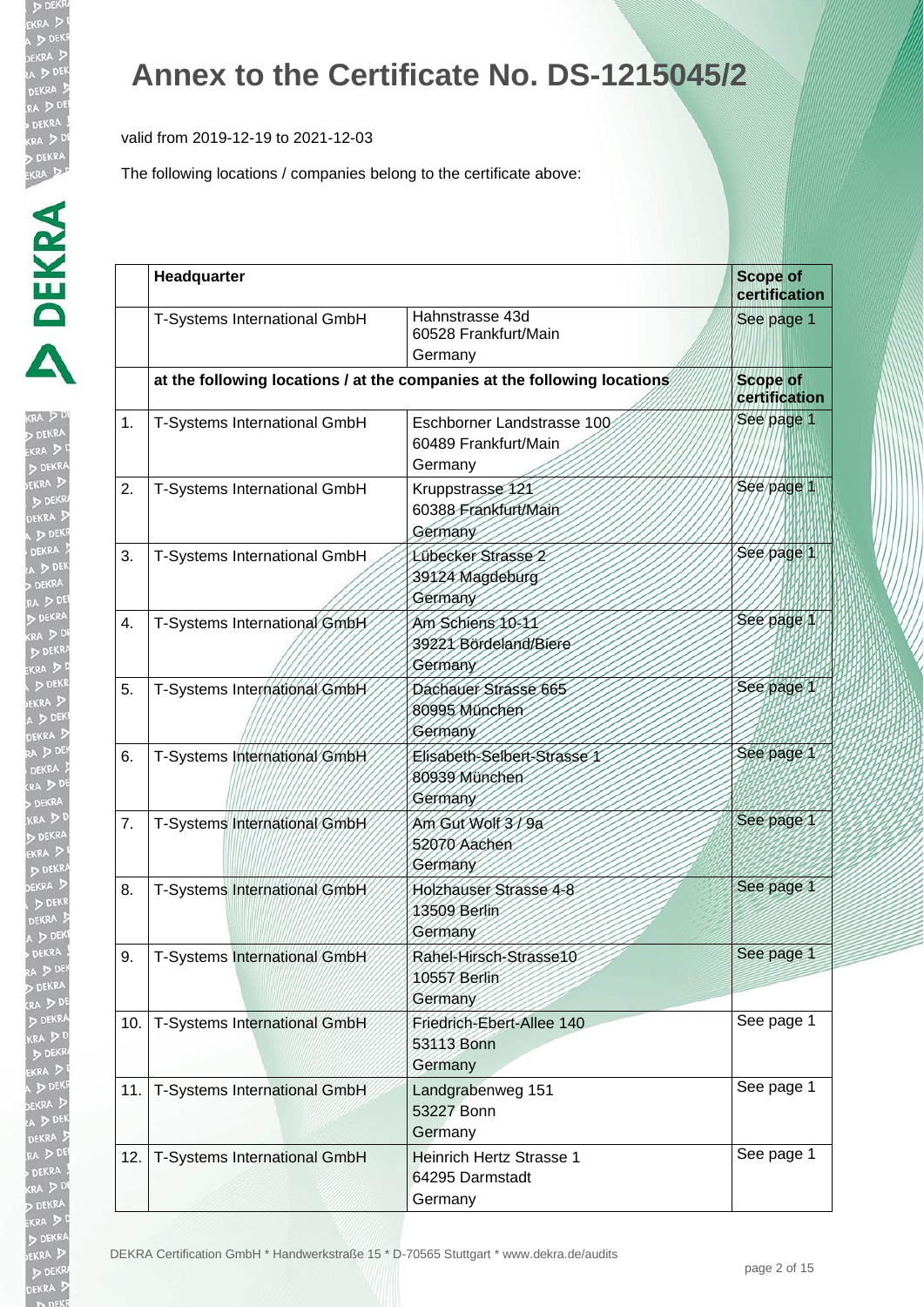valid from 2019-12-19 to 2021-12-03

| Į |
|---|
| 4 |
| ١ |
|   |
|   |
|   |
|   |
|   |
|   |
|   |

|     | Headquarter                        |                                                                          | <b>Scope of</b><br>certification |
|-----|------------------------------------|--------------------------------------------------------------------------|----------------------------------|
|     | T-Systems International GmbH       | Hahnstrasse 43d<br>60528 Frankfurt/Main<br>Germany                       | See page 1                       |
|     |                                    | at the following locations / at the companies at the following locations | <b>Scope of</b><br>certification |
| 13. | T-Systems International GmbH       | Überseering 2<br>22297 Hamburg<br>Germany                                | See page 1                       |
| 14. | T-Systems International GmbH       | Bannwaldallee 42<br>76185 Karlsruhe<br>Germany                           | See page 1                       |
| 15. | T-Systems International GmbH       | Fasanenweg 5<br>70771 Leinfelden<br>Germany                              | See page 1                       |
| 16. | T-Systems International GmbH       | Mecklenburgring 25<br>66121 Saarbrücken<br>Germany                       | See page 1                       |
| 17. | T-Systems International GmbH       | Alessandro Volta Strasse 11<br>38440 Wolfsburg<br>Germany                | See page 1                       |
| 18. | T-Systems International GmbH       | Dingolfinger Strasse 1-15<br>81673 München<br>Germany                    | See page 1                       |
| 19. | T-Systems International GmbH       | Annenstrasse 5<br>01067 Dresden<br>Germany                               | See page 1                       |
| 20. | T-Systems International GmbH       | Karlskroner Strasse 32<br>85051 Ingolstadt<br>Germany                    | See page 1                       |
|     | 21. Deutsche Telekom Security GmbH | Bonner Talweg 100<br>53113 Bonn<br>Germany                               | See page 1                       |
| 22. | Deutsche Telekom Security GmbH     | Reuterstrasse 65<br>53115 Bonn<br>Germany                                | See page 1                       |
| 23. | Deutsche Telekom Security GmbH     | Deutsche-Telekom-Allee 9<br>64295 Darmstadt<br>Germany                   | See page 1                       |
| 24. | Deutsche Telekom Security GmbH     | Querstrasse 1-11<br>04103 Leipzig<br>Germany                             | See page 1                       |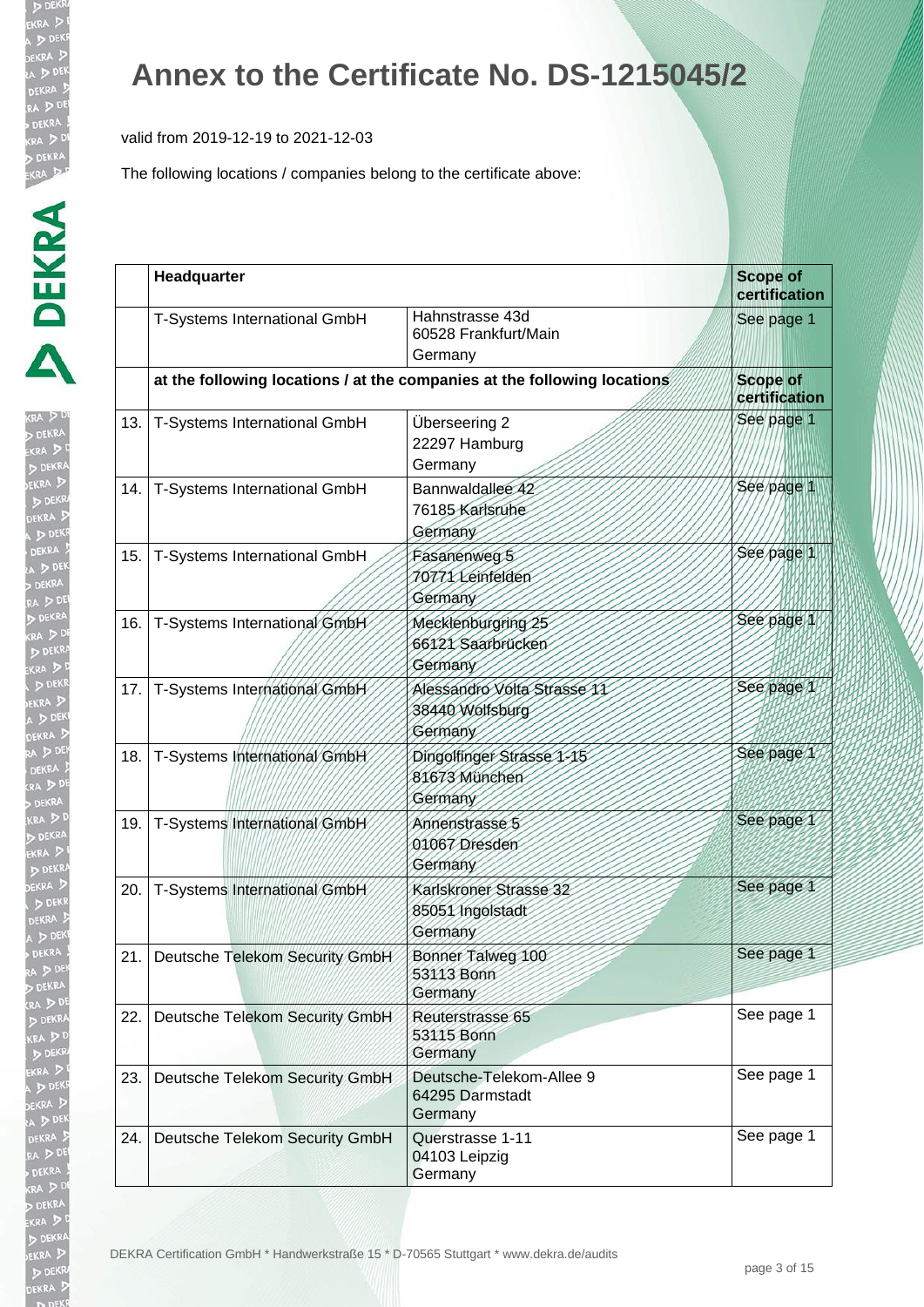valid from 2019-12-19 to 2021-12-03

| ŀ<br>RA .     |
|---------------|
|               |
|               |
|               |
|               |
|               |
|               |
|               |
|               |
|               |
|               |
|               |
|               |
| $\frac{1}{2}$ |
|               |
|               |
|               |
|               |
| Z             |
|               |
|               |
| į             |
|               |
|               |
| e<br>D        |
|               |
|               |
|               |
|               |
|               |
|               |
|               |
|               |
|               |
|               |
|               |
|               |
|               |
|               |
|               |
|               |
|               |
|               |
|               |
|               |
|               |
|               |
|               |
|               |
|               |
|               |
|               |
|               |
|               |
|               |
|               |

|      | Headquarter                                                       |                                                                                                | <b>Scope of</b><br>certification |
|------|-------------------------------------------------------------------|------------------------------------------------------------------------------------------------|----------------------------------|
|      | T-Systems International GmbH                                      | Hahnstrasse 43d<br>60528 Frankfurt/Main<br>Germany                                             | See page 1                       |
|      |                                                                   | at the following locations / at the companies at the following locations                       | <b>Scope of</b><br>certification |
| 25.  | Deutsche Telekom Security GmbH                                    | Untere Industriestrasse 20<br>57250 Netphen<br>Germany                                         | See page 1                       |
| 26.  | Deutsche Telekom Security GmbH                                    | Holzhauser Strasse 4-8<br>13509 Berlin<br>Germany                                              | See page 1                       |
| 27.  | Deutsche Telekom Healthcare and<br><b>Security Solutions GmbH</b> | Pascalstrasse 11<br>10587 Berlin<br>Germany                                                    | See page 1                       |
| 28.  | T-Systems Information Services<br>GmbH                            | Pascalstrasse 11<br>10587 Berlin<br>Germany                                                    | See page 1                       |
| 29.  | T-Systems Multimedia Solutions<br>GmbH                            | Riesaer Strasse 5-7<br>01129 Dresden<br>Germany                                                | See page 1                       |
| 30.  | T-Systems Austria GesmbH                                          | Rennweg 97-99<br>1030 Wien<br>Austria                                                          | See page 1                       |
| 31.1 | T-Systems Austria GesmbH                                          | Richard-Neutra-Gasse 10<br>1210 Wien<br>Austria                                                | See page 1                       |
| 32.  | T-Systems Austria GesmbH                                          | Hans-Czettel-Strasse 1<br>3950 Gmünd<br>Austria                                                | See page 1                       |
|      | 33.   T-Systems Austria GesmbH                                    | Elisabethstrasse 88<br>8010 Graz<br>Austria                                                    | See page 1                       |
| 34.  | T-Systems do Brasil Ltda.                                         | Rua Olimpiadas, 205 - Vila Olímpia<br>04551-000 - Sao Paulo / SP<br><b>Brazil</b>              | See page 1                       |
| 35.  | T-Systems do Brasil Ltda.                                         | Alameda Araguacema, 187 - Tamboré<br>06460-070 Barueri / SP<br><b>Brazil</b>                   | See page 1                       |
| 36.  | T-Systems do Brasil Ltda.                                         | Rua Baffin, 32/60 - Chácara Inglesa<br>09750-620 - São Bernardo do Campo / SP<br><b>Brazil</b> | See page 1                       |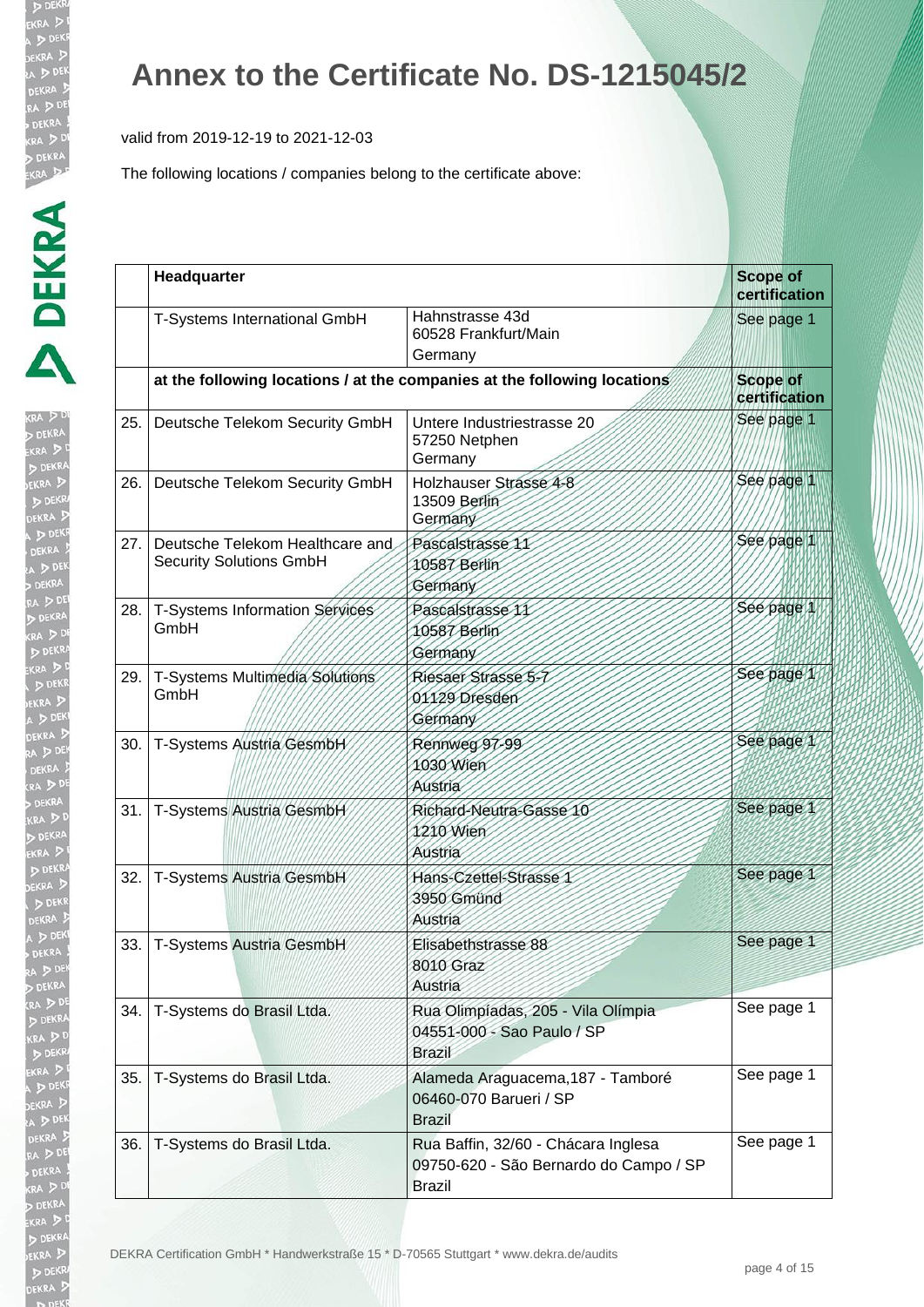valid from 2019-12-19 to 2021-12-03

| ĺ                              |
|--------------------------------|
| l                              |
|                                |
|                                |
|                                |
|                                |
|                                |
|                                |
| I                              |
| $\frac{1}{2}$<br>$\frac{1}{2}$ |
| j<br><b>D</b><br>EK            |
|                                |
| j                              |
|                                |
| h                              |
|                                |
|                                |
|                                |
| $\frac{1}{2}$                  |
|                                |
|                                |
| j                              |
| j                              |
|                                |
| $\frac{1}{2}$                  |
| Ì<br>ļ                         |
| J                              |
|                                |
|                                |
|                                |
|                                |
|                                |
|                                |
| $\frac{1}{x}$                  |
|                                |
|                                |
|                                |
|                                |
|                                |
|                                |
|                                |
|                                |
|                                |
|                                |
|                                |
|                                |
|                                |
|                                |
|                                |
|                                |
|                                |
|                                |
|                                |
|                                |
|                                |
|                                |
|                                |

|     | Headquarter                                        |                                                                                                                                      | <b>Scope of</b><br>certification |
|-----|----------------------------------------------------|--------------------------------------------------------------------------------------------------------------------------------------|----------------------------------|
|     | T-Systems International GmbH                       | Hahnstrasse 43d<br>60528 Frankfurt/Main<br>Germany                                                                                   | See page 1                       |
|     |                                                    | at the following locations / at the companies at the following locations                                                             | <b>Scope of</b><br>certification |
| 37. | T-Systems do Brasil Ltda.                          | Rua Ingo Hering, 20 - Bom Retiro<br>89010-205 - Blumenau / SC<br>Brazil                                                              | See page 1                       |
| 38. | T-Systems P.R. China Ltd.                          | 1602, Tower 3<br>No. 12 Dongtucheng Road Heping Street<br><b>Chaoyang District</b><br><b>Beijing 100013</b><br>China                 | See page 1                       |
| 39. | T-Systems P.R. China Ltd.                          | No.15 Middle Tongji Road,<br>Beijing Economic Technolgoy Development<br>Zone, Daxing District,<br>100176 Beijing<br>China            | See page 1                       |
| 40. | T-Systems P.R. China Ltd.                          | Building 3, No. 700 Jinyu Road,<br>Jingiao Industrial Zone, Pudong District,<br>201206 Shanghai<br>China                             | See page 1                       |
| 41. | T-Systems P.R. China Ltd.                          | Unit 1501, No. 1350,<br>Li Tong Plaza, North Sichuan Road,<br>HongKou District,<br>200080 Shanghai<br>China                          | See page 1                       |
| 42. | T-Systems P.R. China Ltd.                          | 19F, Building F3, A9 area, Wuhan Future<br><b>City</b><br>No.999 Gaoxin Road,<br>Eastlake Development Zone,<br>430070 Wuhan<br>China | See page 1                       |
| 43. | <b>T-Systems France SAS</b>                        | 1-3 rue Eugène et Armand Peugeot<br>92500 Rueil-Malmaison<br>France                                                                  | See page 1                       |
| 44. | <b>T-Systems France SAS</b>                        | 1 rond Point du General Eisenhower<br>31100 Toulouse<br>France                                                                       | See page 1                       |
| 45. | Deutsche Telekom Systems<br>Solutions Hungary Kft. | Tóth Kálmán u. 2/B (Mill Park)<br>1097 Budapest<br>Hungary                                                                           | See page 1                       |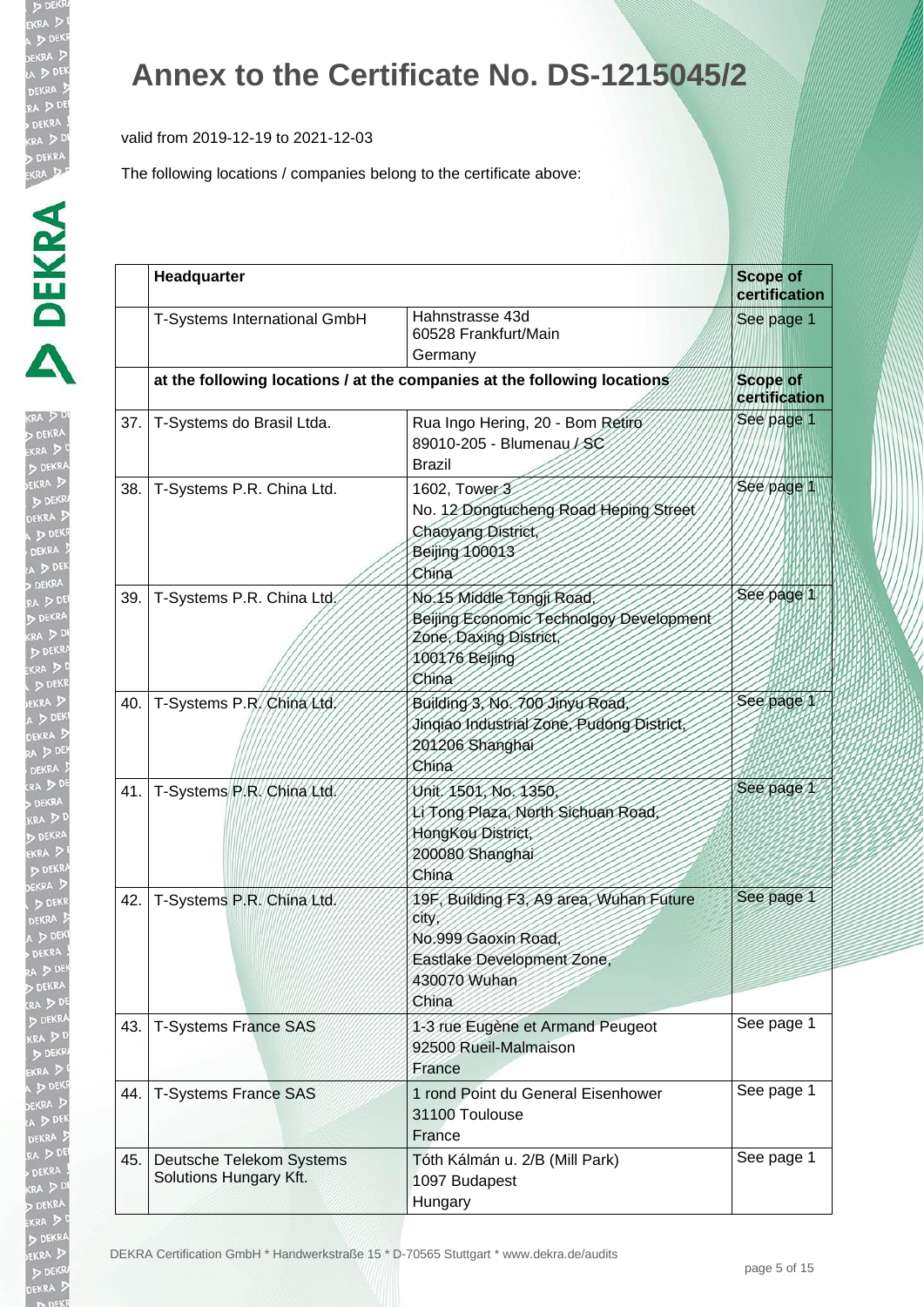valid from 2019-12-19 to 2021-12-03

| $\frac{1}{2}$ |
|---------------|
|               |
|               |
|               |
|               |
|               |
|               |
|               |
|               |
|               |
|               |
|               |
|               |
|               |
|               |
|               |
|               |
|               |
|               |
|               |
|               |
|               |
|               |
|               |
|               |
|               |
|               |
|               |
|               |
|               |
|               |
|               |
|               |
|               |

|     | Headquarter                                          |                                                                                       | <b>Scope of</b><br>certification |
|-----|------------------------------------------------------|---------------------------------------------------------------------------------------|----------------------------------|
|     | T-Systems International GmbH                         | Hahnstrasse 43d<br>60528 Frankfurt/Main<br>Germany                                    | See page 1                       |
|     |                                                      | at the following locations / at the companies at the following locations              | <b>Scope of</b><br>certification |
| 46. | Deutsche Telekom Systems<br>Solutions Hungary Kft.   | Vezér u. hrsz. 0204/15 (TUDÁSPARK)<br>4032 Debrecen<br>Hungary                        | See page 1                       |
| 47. | Deutsche Telekom Systems<br>Solutions Hungary Kft.   | Nagy Lajos király útja 11.<br>7621 Pécs<br><b>Hungary</b>                             | See page 1                       |
| 48. | Deutsche Telekom Systems<br>Solutions Hungary Kft.   | Rákóczi út 19<br><b>7621 Pécs</b><br>Hungary                                          | See page 1                       |
| 49. | Deutsche Telekom Systems<br>Solutions Hungary Kft    | Bocskai u. 8/B<br>6721 Szeged<br>Hungary                                              | See page 1                       |
| 50. | Deutsche Telekom Systems<br>Solutions Hungary Kft.   | Rókusikrt 2-10<br>6724 Szeged<br>Hungary                                              | See page 1                       |
| 51. | T-Systems ITC Iberia, S.A.                           | Calle Sancho de Avila, 110-130<br>08018 Barcelona<br>Spain                            | See page 1                       |
| 52. | T-Systems ITC Iberia, S.A.                           | Parcela PC1 08 01<br>Carretera BP-1413 Km 3,7<br>08290 Cerdanyola del Valles<br>Spain | See page 1                       |
| 53. | T-Systems ITC Iberia, S.A.                           | Cami de Valls, 81-87<br>43204 Reus<br>Spain                                           | See page 1                       |
| 54. | T-Systems ITC Iberia, S.A.                           | Avinguda Bellisens, 42<br>43204 Reus<br>Spain                                         | See page 1                       |
| 55. | T-Systems ITC Iberia, S.A.                           | Orduña, 2<br>28034 Madrid<br>Spain                                                    | See page 1                       |
| 56. | T-Systems ITC Ibéria, S.A. -<br>Sucursal em Portugal | <b>Edifício Atlantis</b><br>Av. Dom João II, nº 44 C<br>1990-095 Lisboa<br>Portugal   | See page 1                       |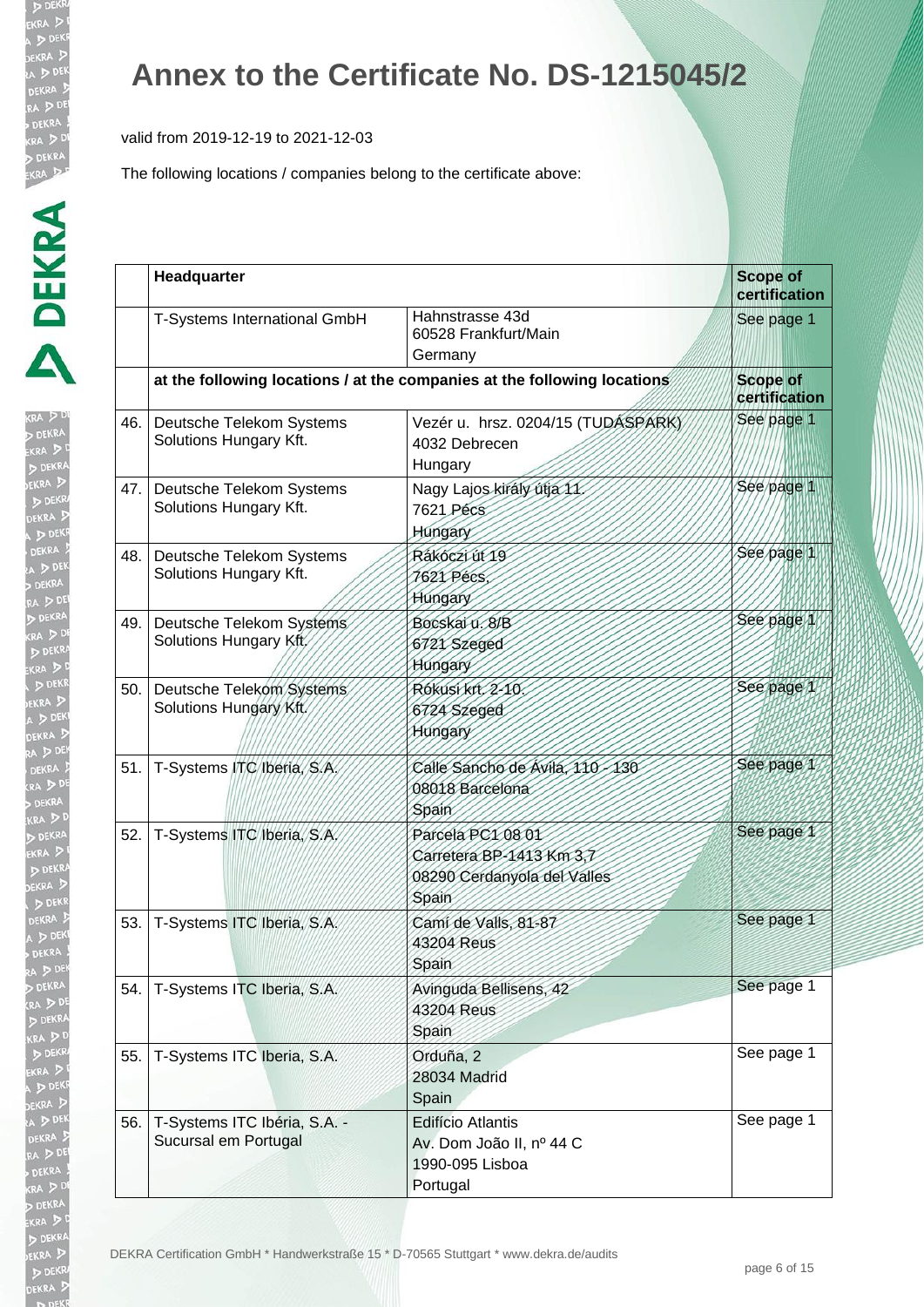valid from 2019-12-19 to 2021-12-03

The following locations / companies belong to the certificate above:

| I.                         |
|----------------------------|
| A,<br>(R)                  |
|                            |
| Ì                          |
|                            |
|                            |
|                            |
|                            |
| <b>KR</b><br>P<br>EK!<br>l |
|                            |
|                            |
|                            |
| D                          |
|                            |
|                            |
|                            |
| $\frac{1}{2}$              |
|                            |
|                            |
|                            |
|                            |
|                            |
|                            |
|                            |
| ו<br>וואס                  |
|                            |
| $\ddot{\bm{x}}$            |
|                            |
|                            |
|                            |
|                            |
|                            |
|                            |
|                            |
|                            |
|                            |
|                            |
|                            |
|                            |
|                            |
|                            |
|                            |
|                            |
|                            |
|                            |
|                            |
|                            |
|                            |
|                            |
|                            |
|                            |
|                            |
|                            |
|                            |

|     | Headquarter                                                                           |                                                                                                                                                  | <b>Scope of</b><br>certification |  |
|-----|---------------------------------------------------------------------------------------|--------------------------------------------------------------------------------------------------------------------------------------------------|----------------------------------|--|
|     | T-Systems International GmbH                                                          | Hahnstrasse 43d<br>60528 Frankfurt/Main<br>Germany                                                                                               | See page 1                       |  |
|     |                                                                                       | at the following locations / at the companies at the following locations                                                                         | <b>Scope of</b><br>certification |  |
|     | 57.   T-Systems ITC Ibéria, S.A. -<br>Sucursal em Portugal                            | Parque de Fornecedores da VW Autoeuropa<br>Edificio Sogepin - T-Systems<br>2951-510 Quinta do Anjo Palmela<br>Portugal                           | See page 1                       |  |
| 58. | T-Systems ITC Ibéria, S.A. -<br>Sucursal em Portugal                                  | Volkswagen Autoeuropa, Ed. 11<br>Quinta da Marquesa<br>2954-024 Quinta do Anjo<br>Portugal                                                       | See page 1                       |  |
| 59. | T-Systems Information and<br>Communication Technology India<br><b>Private Limited</b> | Panchshil Business Park Tower A, Survey<br>Number 20, Village Balewadi, Taluka Havel<br>District Pune 411045<br>motia                            | See page 1                       |  |
|     | 60. T-Systems Information and<br>Communication Technology India<br>Private Limited    | Umiya Business Bay Tower II,<br>Cessna Business Park<br>Off Outer Ring Road, Marathanhalli,<br>Bangaluru Karnataka 560037<br><i><b>India</b></i> | See page 1                       |  |
| 61. | T-Systems Malaysia Sdn. Bhd                                                           | 2340 Century Square,<br>Jalan Usahawan<br>63000 Cyberjaya, Selangor<br>Malaysia                                                                  | See page 1                       |  |
| 62. | T-Systems México, S.A. de C.V.                                                        | Boulevard Municipio Libre 1933<br>Ex Hacienda Mayorazgo<br>CP 72450<br>Puebla<br>Mexico                                                          | See page 1                       |  |
| 63. | T-Systems Nederland B.V.                                                              | Van Deventerlaan 33<br>3528 AG Utrecht<br>Netherlands                                                                                            | See page 1                       |  |
| 64. | T-Systems Nederland B.V.                                                              | Henk Sneevlietweg 2<br>1066 VH Amsterdam.<br>Netherlands                                                                                         | See page 1                       |  |
| 65. | T-Systems Nederland B.V.                                                              | Lakenblekerstraat 13<br>1431 GE Aalsmeer<br><b>Netherlands</b>                                                                                   | See page 1                       |  |
| 66. | T-Systems Nederland B.V.                                                              | Fokkerweg 300<br>1438 AN Oude Meer<br>Netherlands                                                                                                | See page 1                       |  |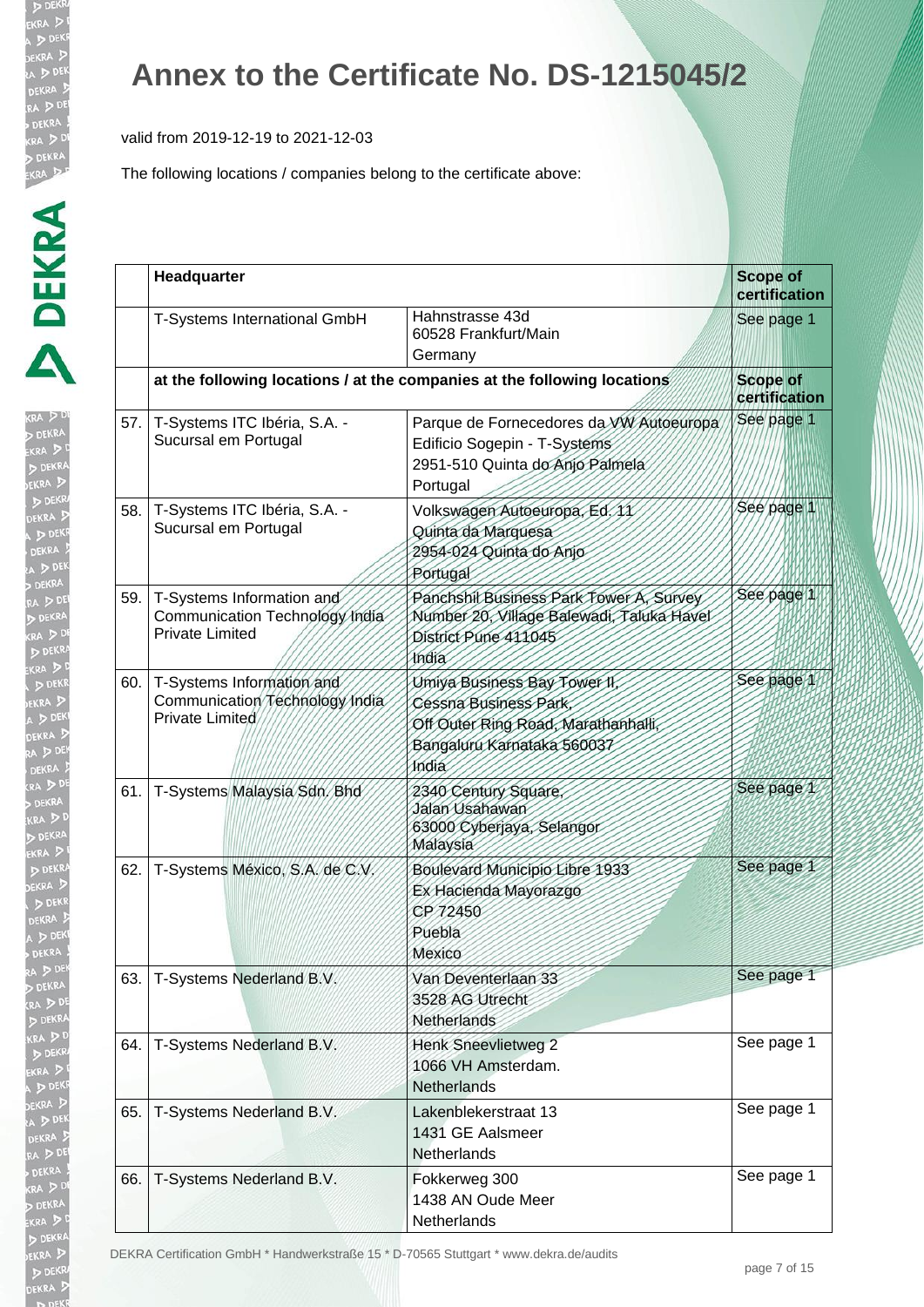valid from 2019-12-19 to 2021-12-03

The following locations / companies belong to the certificate above:

| ľ                   |
|---------------------|
| RA<br>DEI           |
| $\overline{a}$      |
| D                   |
|                     |
|                     |
|                     |
|                     |
|                     |
|                     |
|                     |
|                     |
|                     |
|                     |
|                     |
|                     |
|                     |
|                     |
|                     |
|                     |
|                     |
|                     |
| KR<br>EK!<br>A<br>j |
|                     |
|                     |
|                     |
| Ek<br>A             |
|                     |
|                     |
|                     |
|                     |
|                     |
|                     |
|                     |
|                     |
|                     |
|                     |
|                     |
| ì                   |
|                     |
|                     |
|                     |
|                     |
|                     |
|                     |
|                     |
|                     |
|                     |
| ļ                   |
|                     |
| ρ                   |
|                     |
|                     |
|                     |
|                     |
|                     |
|                     |

|      | Headquarter                   |                                                                                                                                             | <b>Scope of</b><br>certification |
|------|-------------------------------|---------------------------------------------------------------------------------------------------------------------------------------------|----------------------------------|
|      | T-Systems International GmbH  | Hahnstrasse 43d<br>60528 Frankfurt/Main<br>Germany                                                                                          | See page 1                       |
|      |                               | at the following locations / at the companies at the following locations                                                                    | <b>Scope of</b><br>certification |
| 67.  | T-Systems Nordic A/S          | Lautrupvang 8<br>2750 Ballerup<br><b>Denmark</b>                                                                                            | See page 1                       |
| 68.  | T-Systems Nordic A/S          | T-Systems Nordic TC Services A/S,<br>Sverigefilial<br>Kista Science Tower<br>Färögatan 33, House D, 7th floor,<br>SE-164 51 Kista<br>Sweden | See page 1                       |
| 69.  | T-Systems Nordic A/S          | T-Systems Nordic A/S sivuliike Suomessa<br>Keilaranta 16, 5th floor<br>FI-02150 Espoo<br>Finland                                            | See page 1                       |
| 70.  | T-Systems Nordic A/S          | T-Systems Nordic TC Services AIS, Norway<br><b>Branch</b><br>c/o Visma Services Norge AS<br>POB 733 Skøyen<br>NO-0214 Oslo<br>Norway        | See page 1                       |
| 71.1 | T-Systems North America, Inc. | 1901 Butterfield Road, Suite 700<br>Downers Grove, IL 60515<br>USA                                                                          | See page 1                       |
| 72.  | T-Systems North America, Inc. | 550 Club Drive,<br>Montgomery, TX 77316<br>USA                                                                                              | See page 1                       |
| 73.  | T-Systems North America, Inc. | 5150/70 Westway Park Blvd,<br>Houston, TX 77041<br>USA                                                                                      | See page 1                       |
| 74.  | <b>LLC T-Systems RUS</b>      | Liniia 13 V.O., 14 Build B<br>199034 Sankt Petersburg<br><b>Russia</b>                                                                      | See page 1                       |
| 75.  | LLC T-Systems RUS             | 36/40, Sredniy prospect, Vasilievsky Island,<br>199034, Saint-Petersburg<br>Russia                                                          | See page 1                       |
| 76.1 | <b>LLC T-Systems RUS</b>      | 8, Preobrazhenskaya square,<br>107061, Moscow<br>Russia                                                                                     | See page 1                       |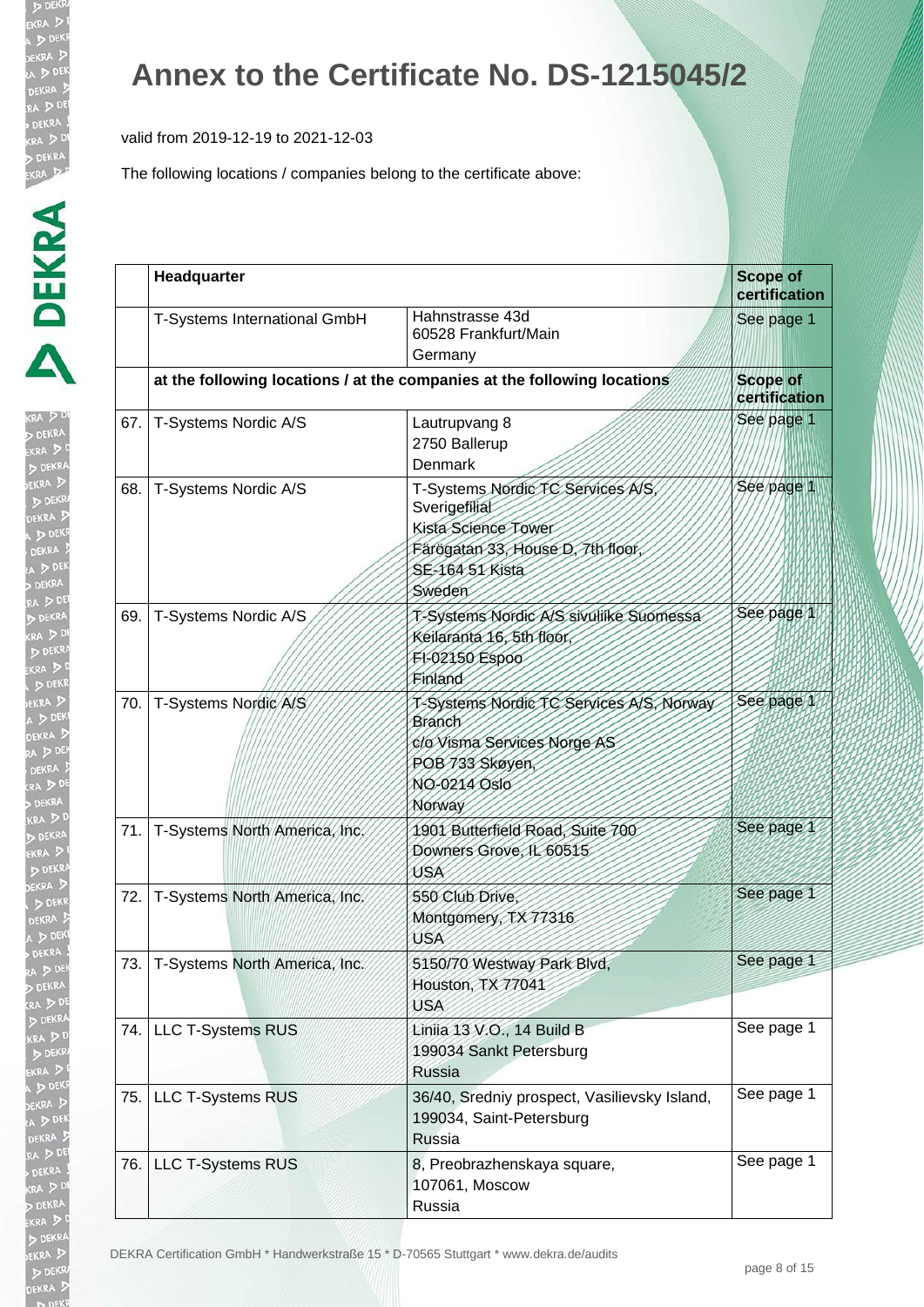valid from 2019-12-19 to 2021-12-03

| ŀ<br>RA |
|---------|
| P       |
|         |
|         |
|         |
|         |
|         |
|         |
|         |
|         |
|         |
|         |
|         |
|         |
|         |
|         |
| 3       |
|         |
|         |
|         |
|         |
|         |
|         |
|         |
|         |
|         |
|         |
|         |
| 3       |
|         |
|         |
|         |
|         |
|         |
|         |
|         |
|         |
|         |
|         |
|         |
|         |
|         |
|         |
|         |
| I       |
|         |
|         |
|         |
|         |
|         |
|         |

|       | Headquarter                                              |                                                                                                   | <b>Scope of</b><br>certification |
|-------|----------------------------------------------------------|---------------------------------------------------------------------------------------------------|----------------------------------|
|       | T-Systems International GmbH                             | Hahnstrasse 43d<br>60528 Frankfurt/Main<br>Germany                                                | See page 1                       |
|       |                                                          | at the following locations / at the companies at the following locations                          | <b>Scope of</b><br>certification |
|       | 77. LLC T-Systems RUS                                    | 11, Kirova street,<br>394018 Voronezh<br>Russia                                                   | See page 1                       |
| 78. l | <b>LLC T-Systems RUS</b>                                 | 6A, Kirova street,<br>394018 Voronezh<br>Russia                                                   | See page 1                       |
| 79. l | T-Systems Singapore Pte. Ltd.                            | 15 Changi Business Park Crescent #06-01<br><b>Haite Building</b><br>Singapore 486006<br>Singapore | See page 1                       |
| 80.   | T-Systems Singapore Pte, Ltd.                            | 23 Tai Seng Drive<br>Singapore 535224<br>Singapore                                                | See page 1                       |
| 81.   | T-Systems Singapore Pte. Ltd.                            | 29A International Business Park<br>Jurong East, Singapore 609934<br>Singapore                     | See page 1                       |
| 82.   | T-Systems Singapore Pte. Ltd.                            | 164 Kallang Way #03-09<br>Singapore 349248<br>Singapore                                           | See page 1                       |
| 83.1  | Deutsche Telekom Systems<br>Solutions Slovakia s.r.o     | Žriedlová 13<br>04001 Košice<br>Slovakia                                                          | See page 1                       |
| 84. l | Deutsche Telekom Systems<br>Solutions Slovakia s.r.o     | Moldavská 8/A - 8/B<br>04001 Košice<br>Slovakia                                                   | See page 1                       |
| 85.   | T-Systems Schweiz AG                                     | Industriestrasse 21<br>3052 Zollikofen<br>Switzerland                                             | See page 1                       |
| 86.   | T-Systems Schweiz AG                                     | Engehaldenstrasse 12<br>3012 Bern<br>Switzerland                                                  | See page 1                       |
| 87.   | T-Systems South Africa Holdings<br>(Proprietary) Limited | The Link Building<br>173 Oxford Road<br>Rosebank<br>South Africa                                  | See page 1                       |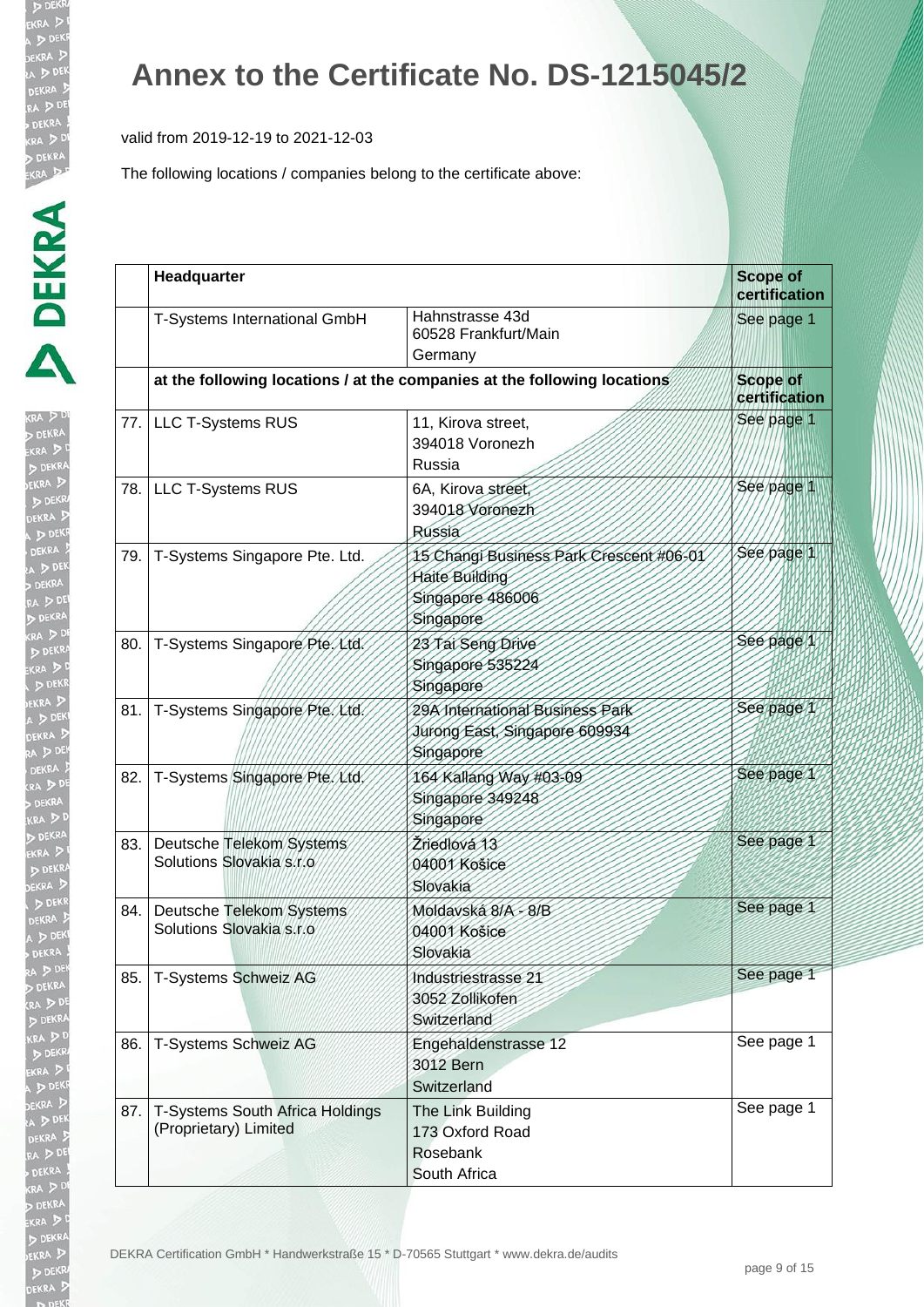valid from 2019-12-19 to 2021-12-03

The following locations / companies belong to the certificate above:

| ı.            |
|---------------|
| $RA$ .        |
| j             |
| 3             |
|               |
| X             |
| K             |
|               |
| $\frac{1}{2}$ |
|               |
|               |
|               |
|               |
|               |
|               |
| ì             |
| ε             |
| ۱             |
| l             |
|               |
|               |
| $\frac{1}{2}$ |
|               |
|               |
|               |
|               |
|               |
|               |
|               |
|               |
|               |
|               |
|               |
|               |
|               |
|               |
|               |
|               |
| ļ             |
| I.            |
|               |
|               |
|               |
|               |
|               |
|               |
|               |
|               |
|               |
|               |
|               |
|               |
|               |
|               |
|               |

|     | Headquarter                                               |                                                                                             | <b>Scope of</b><br>certification |
|-----|-----------------------------------------------------------|---------------------------------------------------------------------------------------------|----------------------------------|
|     | T-Systems International GmbH                              | Hahnstrasse 43d<br>60528 Frankfurt/Main<br>Germany                                          | See page 1                       |
|     |                                                           | at the following locations / at the companies at the following locations                    | <b>Scope of</b><br>certification |
| 88. | <b>T-Systems Limited</b>                                  | <b>Building K2</b><br>Timbold Drive, Kents Hill:<br>Milton Keynes, MK76BZ<br>United Kingdom | See page 1                       |
| 89. | <b>T-Systems Limited</b>                                  | 8 Buckingham Ave<br>Slough SL1 4AX<br>United Kingdom                                        | See page 1                       |
| 90. | <b>T-Systems Limited</b>                                  | Western International Park<br>Hayes Road<br>Hayes UB25XJ<br>United Kingdom                  | See page 1                       |
| 91. | T-Systems Limited                                         | Staines Rd<br>Feltham<br>TW148RS<br>United Kingdom                                          | See page 1                       |
| 92. | Deutsche Telekom Business<br>Solutions GmbH               | Landgrabenweg 151<br>53227 Bonn<br>Germany                                                  | See page 1                       |
| 93. | <b>Deutsche Telekom Business</b><br><b>Solutions GmbH</b> | Am Gut Wolf 3/9a<br>52070 Aachen<br>Germany                                                 | See page 1                       |
| 94. | <b>Deutsche Telekom Business</b><br><b>Solutions GmbH</b> | Holzhauser Strasse 4-8<br>13509 Berlin<br>Germany                                           | See page 1                       |
| 95. | <b>Deutsche Telekom Business</b><br><b>Solutions GmbH</b> | Friedrich-Ebert-Allee 140<br>53113 Bonn<br>Germany                                          | See page 1                       |
| 96. | <b>Deutsche Telekom Business</b><br><b>Solutions GmbH</b> | Heinrich-Hertz-Strasse 1<br>64295 Darmstadt<br>Germany                                      | See page 1                       |
| 97. | <b>Deutsche Telekom Business</b><br><b>Solutions GmbH</b> | Überseering 2<br>22297 Hamburg<br>Germany                                                   | See page 1                       |
| 98. | <b>Deutsche Telekom Business</b><br><b>Solutions GmbH</b> | Bannwaldallee 42<br>76185 Karlsruhe<br>Germany                                              | See page 1                       |
| 99. | <b>Deutsche Telekom Business</b><br><b>Solutions GmbH</b> | Fasanenweg 5<br>70771 Leinfelden<br>Germany                                                 | See page 1                       |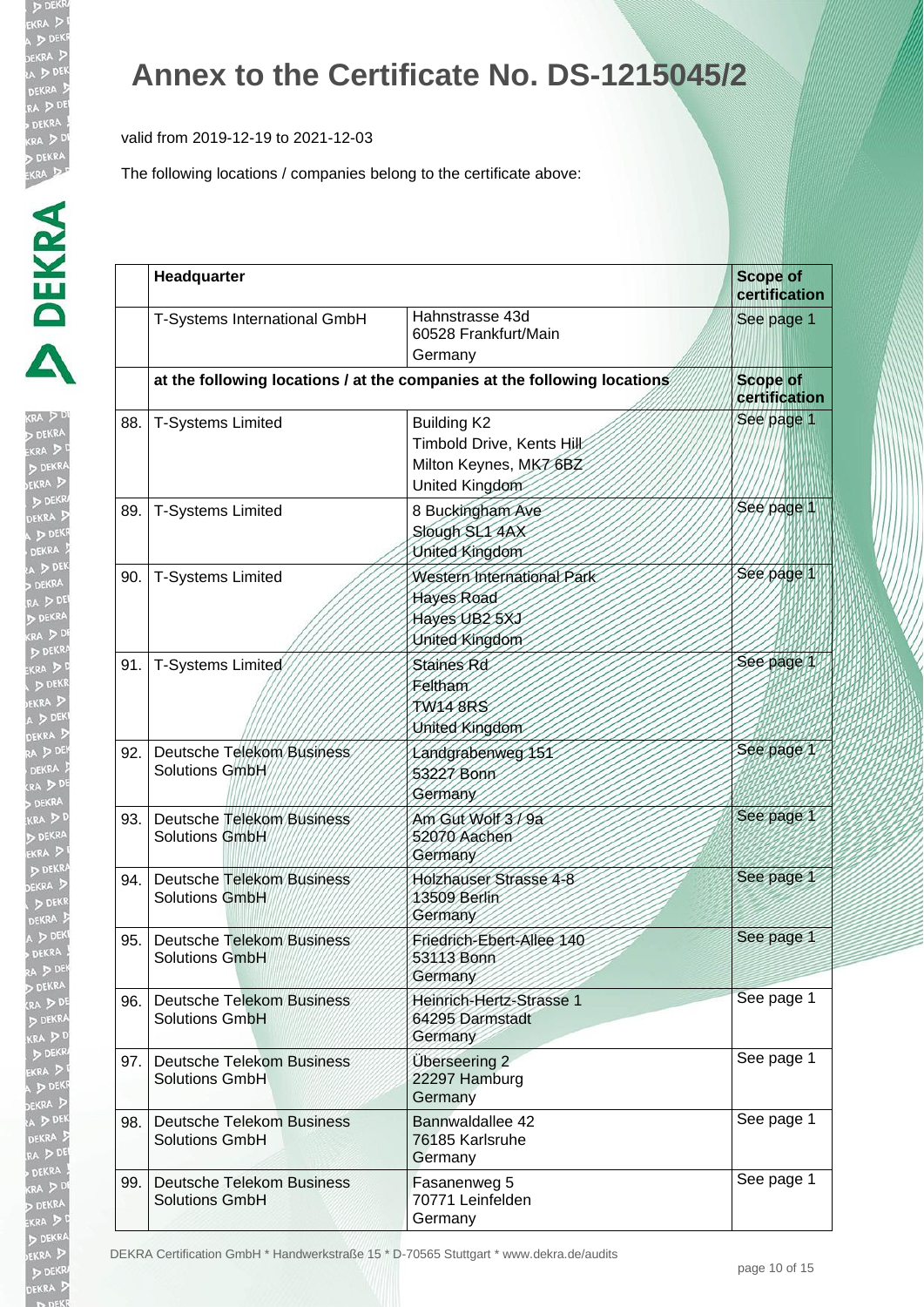valid from 2019-12-19 to 2021-12-03

The following locations / companies belong to the certificate above:

| ŀ<br>KRA<br>RAINEWARE   |
|-------------------------|
|                         |
|                         |
|                         |
|                         |
| k<br>Biografia          |
|                         |
| Ø                       |
| þ                       |
|                         |
| ( S A) K El 、 N A D (   |
| KR<br>EKI<br>A          |
|                         |
|                         |
|                         |
| RA<br>, D (R<br>EK D EK |
|                         |
| $\frac{1}{2}$           |
|                         |
|                         |
|                         |
|                         |
| いいんこう                   |
|                         |
|                         |
|                         |
| l.                      |
|                         |
|                         |
| $\frac{1}{2}$           |
|                         |
|                         |
|                         |
| i                       |
| ļ                       |
|                         |
|                         |
|                         |

| Headquarter                                                                  |                                                                                                | <b>Scope of</b><br>certification |  |
|------------------------------------------------------------------------------|------------------------------------------------------------------------------------------------|----------------------------------|--|
| T-Systems International GmbH                                                 | Hahnstrasse 43d<br>60528 Frankfurt/Main<br>Germany                                             | See page 1                       |  |
|                                                                              | at the following locations / at the companies at the following locations                       | <b>Scope of</b><br>certification |  |
| 100 Deutsche Telekom Business<br>Solutions GmbH                              | Mecklenburgring 25<br>66121 Saarbrücken<br>Germany                                             | See page 1                       |  |
| 101 Deutsche Telekom Business<br><b>Solutions GmbH</b>                       | Alessandro-Volta-Strasse 11<br>38440 Wolfsburg<br>Germany                                      | See page 1                       |  |
| 102 Deutsche Telekom Business<br><b>Solutions GmbH</b>                       | Dingolfinger Strasse 1-15<br>81673 München<br>Germany                                          | See page 1                       |  |
| 103 Deutsche Telekom Global Business<br><b>Solutions GmbH</b>                | Rennweg 97-99<br>1030 Wien<br>Austria                                                          | See page 1                       |  |
| 104 Deutsche Telekom Global Business<br>Solutions Belgium NV                 | Airport Plaza<br>Stockholm Building<br>Leonardo Da Vincilaan 19<br>1831 Diegem<br>Belgium      | See page 1                       |  |
| 105 Deutsche Telekom<br>Telecomunicações e Serviços do<br><b>Brasil Ltda</b> | Rua Baffin, 32/60 - Chacara Inglesa<br>09750-620 - São Bernardo do Campo / SP<br><b>Brazil</b> | See page 1                       |  |
| 106 Deutsche Telekom Global Business<br><b>Solutions France SAS</b>          | 1-3 rue Eugène et Armand Peugeot<br>92500 Rueil-Malmaison<br>France                            | See page 1                       |  |
| 107 Deutsche Telekom IT &<br>Telecommunications Hungary Kft.                 | Tóth Kálmán u. 2/B (Mill Park)<br>1097 Budapest<br>Hungary                                     | See page 1                       |  |
| 108 Deutsche Telekom IT &<br>Telecommunications Hungary Kft.                 | Vezér u. hrsz. 0204/15 (TUDÁSPARK)<br>4032 Debrecen<br>Hungary                                 | See page 1                       |  |
| 109 Deutsche Telekom IT &<br>Telecommunications Hungary Kft.                 | Nagy Lajos király útja 11.<br><b>7621 Pécs</b><br>Hungary                                      | See page 1                       |  |
| 110 Deutsche Telekom IT &<br>Telecommunications Hungary Kft.                 | Rákóczi út 19<br><b>7621 Pécs</b><br>Hungary                                                   | See page 1                       |  |
| 111 Deutsche Telekom IT &<br>Telecommunications Hungary Kft.                 | Bocskai u. 8/B<br>6721 Szeged<br>Hungary                                                       | See page 1                       |  |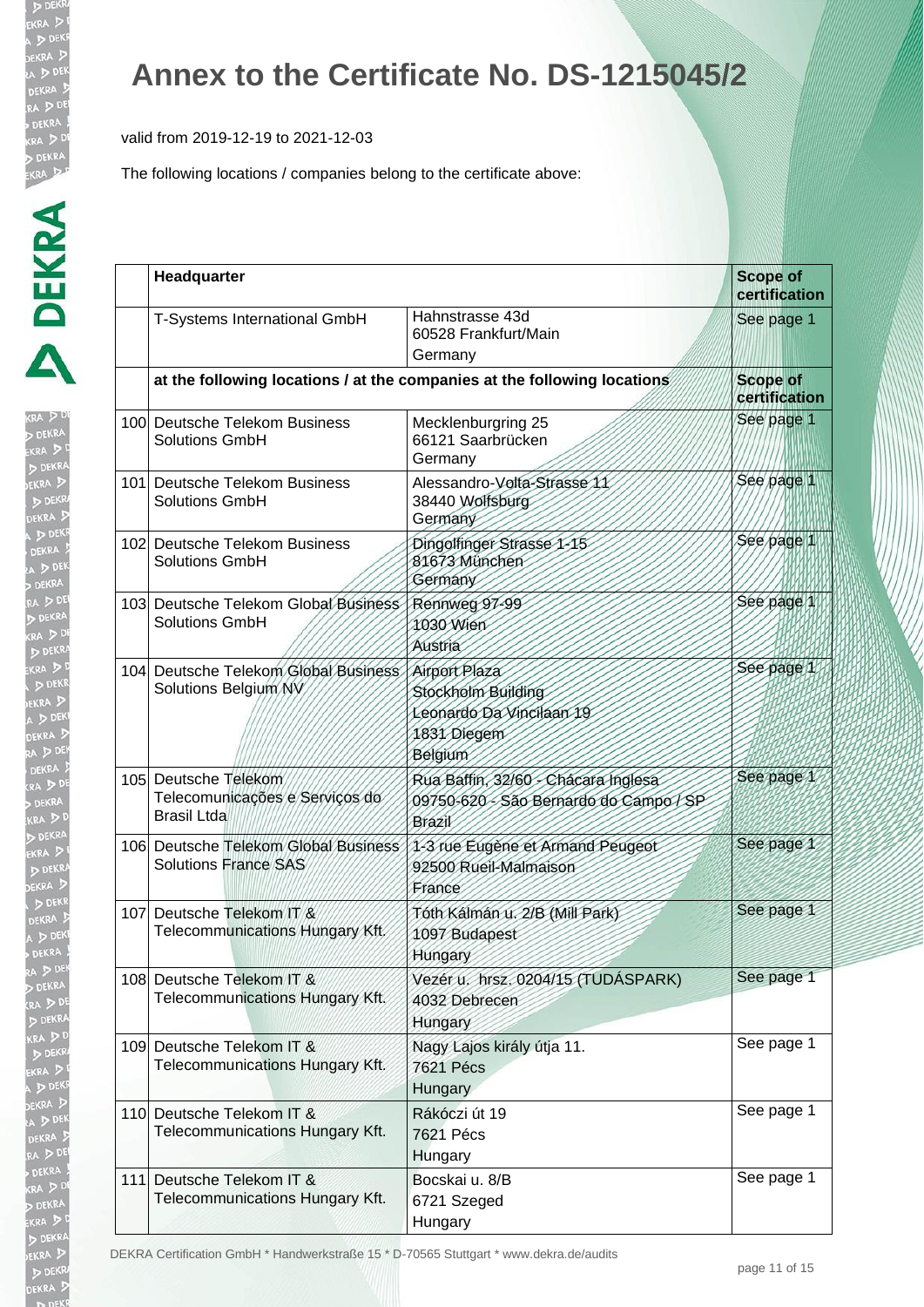valid from 2019-12-19 to 2021-12-03

| ŀ                              |
|--------------------------------|
| kra B<br>Dek                   |
|                                |
|                                |
|                                |
| h:                             |
|                                |
|                                |
|                                |
|                                |
| DEKF<br>A DEK<br>RA D<br>DE    |
|                                |
|                                |
|                                |
| (A D<br>D DEK<br>RA D<br>D DE! |
|                                |
|                                |
|                                |
|                                |
| n D                            |
| EK<br>A                        |
|                                |
|                                |
|                                |
|                                |
|                                |
|                                |
|                                |
|                                |
|                                |
|                                |
|                                |
|                                |
|                                |
|                                |
| K.                             |
|                                |
| Þ                              |
| $\frac{1}{3}$                  |
| ļ                              |
|                                |
| JP                             |
| ì                              |
| ą<br>į                         |
| $\frac{1}{2}$                  |
|                                |
|                                |
|                                |
|                                |

| Headquarter                                                                           |                                                                                                                                            | <b>Scope of</b><br>certification |
|---------------------------------------------------------------------------------------|--------------------------------------------------------------------------------------------------------------------------------------------|----------------------------------|
| T-Systems International GmbH                                                          | Hahnstrasse 43d<br>60528 Frankfurt/Main<br>Germany                                                                                         | See page 1                       |
|                                                                                       | at the following locations / at the companies at the following locations                                                                   | <b>Scope of</b><br>certification |
| 112 Deutsche Telekom IT &<br>Telecommunications Hungary Kft.                          | Rókusi krt. 2-10.<br>6724 Szeged<br>Hungary                                                                                                | See page 1                       |
| 113 Deutsche Telekom Global Business<br>Solutions Iberia S.L.                         | C/ Sancho de Avila, núm. 110-130<br>08018 Barcelona<br>Spain                                                                               | See page 1                       |
| 114 Deutsche Telekom Global Business<br>Solutions Iberia S.L.                         | Orduña. 2<br>28034 Madrid<br>Spain                                                                                                         | See page 1                       |
| 115 Deutsche Telekom Global Business<br>Solutions Ibéria SLU//Sucursal em<br>Portugal | Edifício Atlantis<br>Av. Dom João II, nº 44 C<br>1990-095 Lisboa<br>Portugal                                                               | See page                         |
| 116 Deutsche Telekom Global Business<br>Solutions Italia S/f/                         | Centro Direzionale Milanotiori<br>Strada 4, Palazzo Q5<br>20089 Rozzano (MILANO)<br><i><b>Italy</b></i>                                    | See page 1                       |
| 117 DTAG Global Business Solutions<br>México S.A. de C.V.                             | Boulevard Municipio Libre 1933<br>Ex Hacienda Mayorazgo<br>CP72450<br>Puebla<br>Mexico                                                     | See page 1                       |
| 118 Deutsche Telekom Global Business<br>Solutions Nederland B.V.                      | Van Deventerlaan 31-51<br>3528 AG Utrecht<br>Netherlands                                                                                   | See page 1                       |
| 119 Deutsche Telekom Nordic A/S                                                       | Lautrupvang 8<br>2750 Ballerup<br>Denmark                                                                                                  | See page 1                       |
| 120 Deutsche Telekom Nordic A/S                                                       | Deutsche Telekom Nordic A/S, Sverigefilial<br><b>Kista Science Tower</b><br>Färögatan 33, House D, 7th floor,<br>SE-164 51 Kista<br>Sweden | See page 1                       |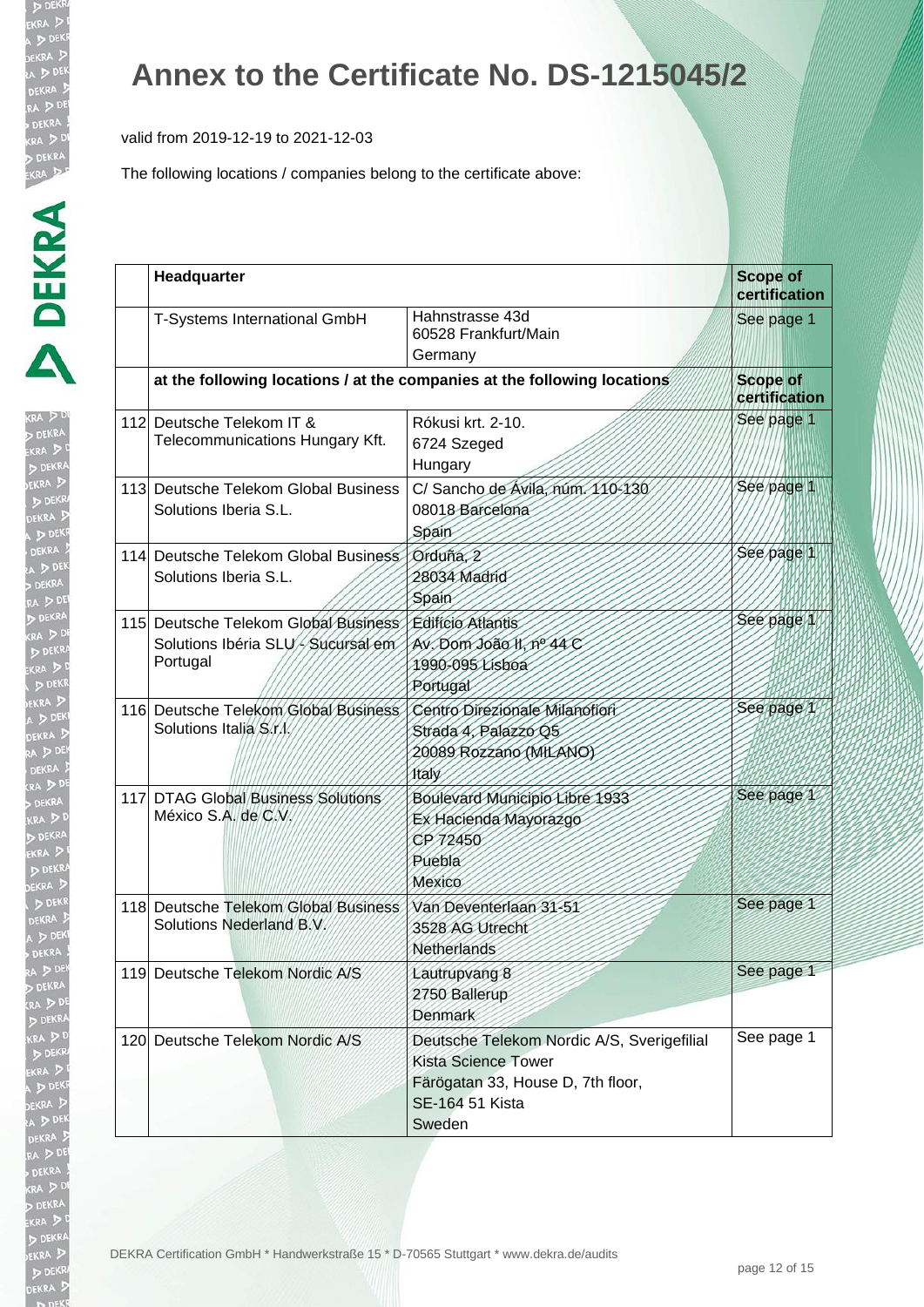valid from 2019-12-19 to 2021-12-03

| ĺ<br>l                         |
|--------------------------------|
|                                |
|                                |
|                                |
| I                              |
| $\frac{1}{2}$<br>$\frac{1}{2}$ |
| j<br><b>D</b><br>EK            |
| j                              |
|                                |
| h                              |
|                                |
| $\frac{1}{2}$                  |
|                                |
| j                              |
| j                              |
| $\sqrt{2}$<br>Ì                |
| ļ<br>J                         |
|                                |
|                                |
|                                |
|                                |
| $\frac{1}{x}$                  |
|                                |
|                                |
|                                |
|                                |
|                                |
|                                |
|                                |
|                                |
|                                |
|                                |
|                                |
|                                |
|                                |
|                                |
|                                |

| Headquarter                                                           |                                                                                                                                                      | <b>Scope of</b><br>certification |
|-----------------------------------------------------------------------|------------------------------------------------------------------------------------------------------------------------------------------------------|----------------------------------|
| T-Systems International GmbH                                          | Hahnstrasse 43d<br>60528 Frankfurt/Main<br>Germany                                                                                                   | See page 1                       |
|                                                                       | at the following locations / at the companies at the following locations                                                                             | <b>Scope of</b><br>certification |
| 121 Deutsche Telekom Nordic A/S                                       | Deutsche Telekom Nordic A/S sivulijke<br>Suomessa<br>C/o Azets Insight Oy PB 1 00028 AZETS<br>Keilaranta 16, 5th floor,<br>FI-02150 Espoo<br>Finland | See page 1                       |
| 122 Deutsche Telekom Nordic A/S                                       | Deutsche Telekom Nordic (NUF)<br>c/o Visma Services Norge AS<br>Karenslyst Allé 56,<br>POB 733 Skøyen,<br>NO-0214 Oslo<br>Norway                     | See page 1                       |
| 123 Deutsche Telekom North America,<br>Inc.                           | 141 West Front Street<br>Red Bank, NJ 07701<br>USA                                                                                                   | See page 1                       |
| 124 LLC Deutsche Telekom IT RUS                                       | Linija 13 V.O., 14 Build B<br>199034 Sankt Petersburg<br>Russia                                                                                      | See page 1                       |
| 125 LLC Deutsche Telekom IT RUS                                       | 36/40, Sredniy prospect, Vasilievsky Island,<br>199034, Saint-Petersburg<br>Russia                                                                   | See page 1                       |
| 126 LLC Deutsche Telekom IT RUS                                       | 8, Preobrazhenskaya square,<br>107061, Moscow<br>Russia                                                                                              | See page 1                       |
| 127 LLC Deutsche Telekom IT RUS                                       | 11, Kirova street,<br>394018 Voronezh<br><b>Russia</b>                                                                                               | See page 1                       |
| 128 LLC Deutsche Telekom IT RUS                                       | 6A, Kirova street,<br>394018 Voronezh<br><b>Russia</b>                                                                                               | See page 1                       |
| 129 LLC Deutsche Telekom GBS RUS                                      | 8, Preobrazhenskaya square,<br>107061 Moscow<br><b>Russia</b>                                                                                        | See page 1                       |
| 130 Deutsche Telekom Global Business<br>Solutions Singapore Pte. Ltd. | 15 Changi Business Park Crescent #06-02<br><b>Haite Building</b><br>Singapore 486006<br>Singapore                                                    | See page 1                       |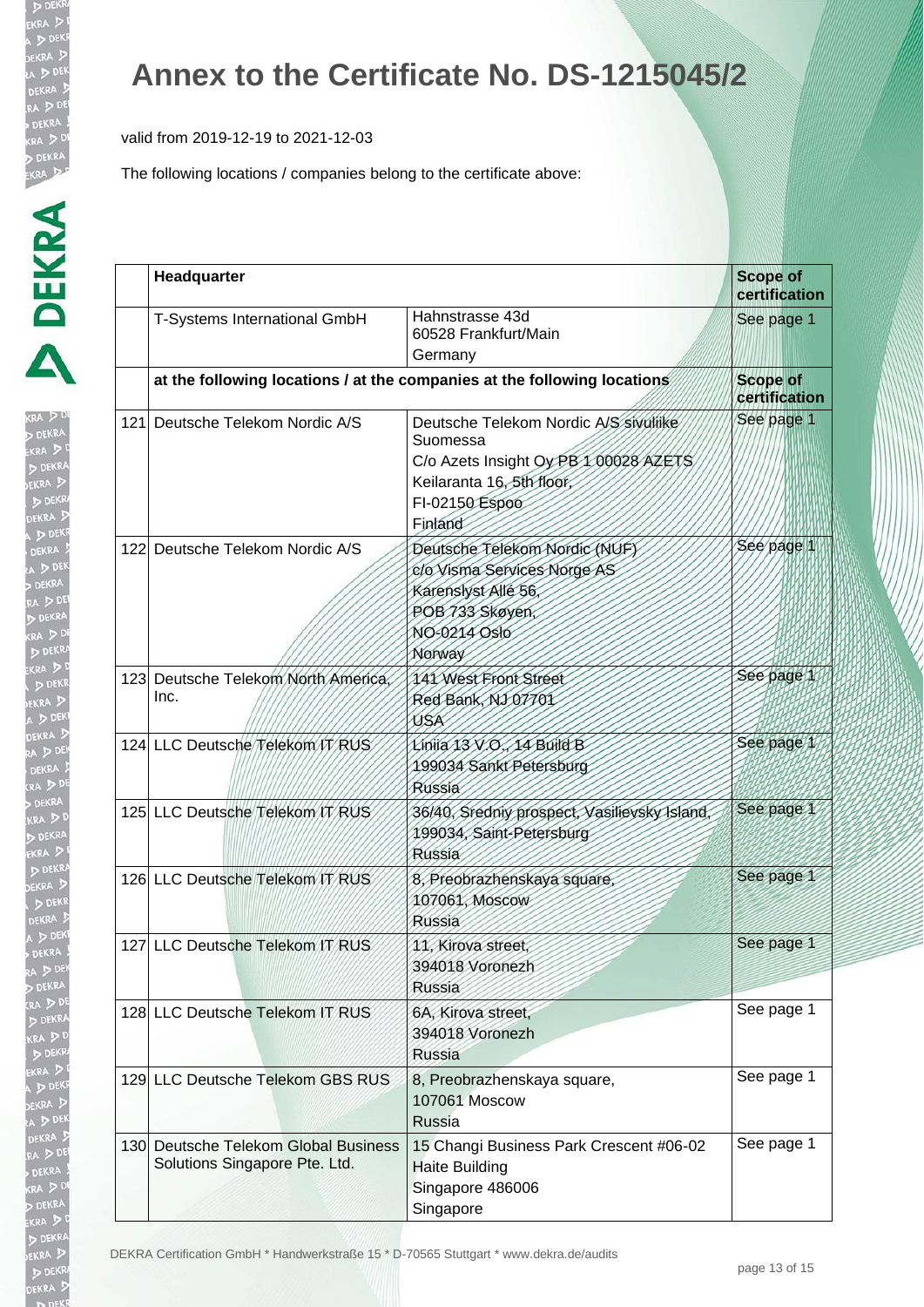valid from 2019-12-19 to 2021-12-03

The following locations / companies belong to the certificate above:

| ŀ<br>KRA . |  |
|------------|--|
|            |  |
|            |  |
|            |  |
|            |  |
| l          |  |
|            |  |
| j          |  |
|            |  |
|            |  |
|            |  |
|            |  |
|            |  |
| ì          |  |
|            |  |
|            |  |
|            |  |
|            |  |
| ĺ          |  |
|            |  |
|            |  |
|            |  |
|            |  |
|            |  |
|            |  |
|            |  |
|            |  |
|            |  |
| ī<br>ı     |  |
|            |  |
|            |  |
|            |  |
| ļ          |  |
|            |  |
|            |  |
|            |  |
|            |  |
| ļ<br>l     |  |
| ļ<br>١     |  |

| Headquarter                                                                      |                                                                                             | <b>Scope of</b><br>certification |
|----------------------------------------------------------------------------------|---------------------------------------------------------------------------------------------|----------------------------------|
| T-Systems International GmbH                                                     | Hahnstrasse 43d<br>60528 Frankfurt/Main<br>Germany                                          | See page 1                       |
|                                                                                  | at the following locations / at the companies at the following locations                    | <b>Scope of</b><br>certification |
| 131 Deutsche Telekom Global Business<br>Solutions Singapore Pte. Ltd.            | 23 Tai Seng Drive<br>Singapore 535224<br>Singapore                                          | See page 1                       |
| 132 Deutsche Telekom Global Business<br>Solutions Singapore Pte. Ltd.            | Equinix, 20 Ayer Rajah Crescent<br>Singapore 139964<br>Singapore                            | See page 1                       |
| 133 Deutsche Telekom IT &<br>Telecommunications Slovakia s.r.o.                  | Žriedlová 13<br>04001 Košice<br>Slovakia                                                    | See page 1                       |
| 134 Deutsche Telekom IT &<br>Telecommunications Slovakia s.f.o.                  | Moldavská 8/A - 8/B<br>04001 Košice<br>Slovakia                                             | See page 1                       |
| 135 Deutsche Telekom Global Business<br>Solutions Schweiz AG                     | Industriestrasse 21<br>3052 Zollikofen<br>Switzerland                                       | See page 1                       |
| 136 Deutsche Telekom Global Business<br>Solutions UK Ltd.                        | <b>Building K2</b><br>Timbold Drive, Kents Hill<br>Milton Keynes, MK7 6BZ<br>United Kingdom | See page 1                       |
| 137 Deutsche Telekom IOT GmbH                                                    | Friedrich-Ebert-Allee 71-77<br>53113 Bonn<br>Germany                                        | See page 1                       |
| 138 I.T.E.N.O.S. International Telecom<br><b>Network Operation Services GmbH</b> | Bonner Talweg 100<br>53113 Bonn<br>Germany                                                  | See page 1                       |
| 139 I.T.E.N.O.S. International Telecom<br><b>Network Operation Services GmbH</b> | Rebstöcker Strasse 25-31 / Kleyerstrasse 90<br>60326 Frankfurt/Main<br>Germany              | See page 1                       |
| 140 I.T.E.N.O.S. International Telecom<br><b>Network Operation Services GmbH</b> | <b>Holtdorfer Strasse 35</b><br>53229 Bonn<br>Germany                                       | See page 1                       |
| 141 I.T.E.N.O.S. International Telecom<br><b>Network Operation Services GmbH</b> | Vogelsanger Weg 91<br>40470 Düsseldorf<br>Germany                                           | See page 1                       |
| 142 I.T.E.N.O.S. International Telecom<br><b>Network Operation Services GmbH</b> | Bauerbergweg 23 - 25<br>22111 Hamburg<br>Germany                                            | See page 1                       |